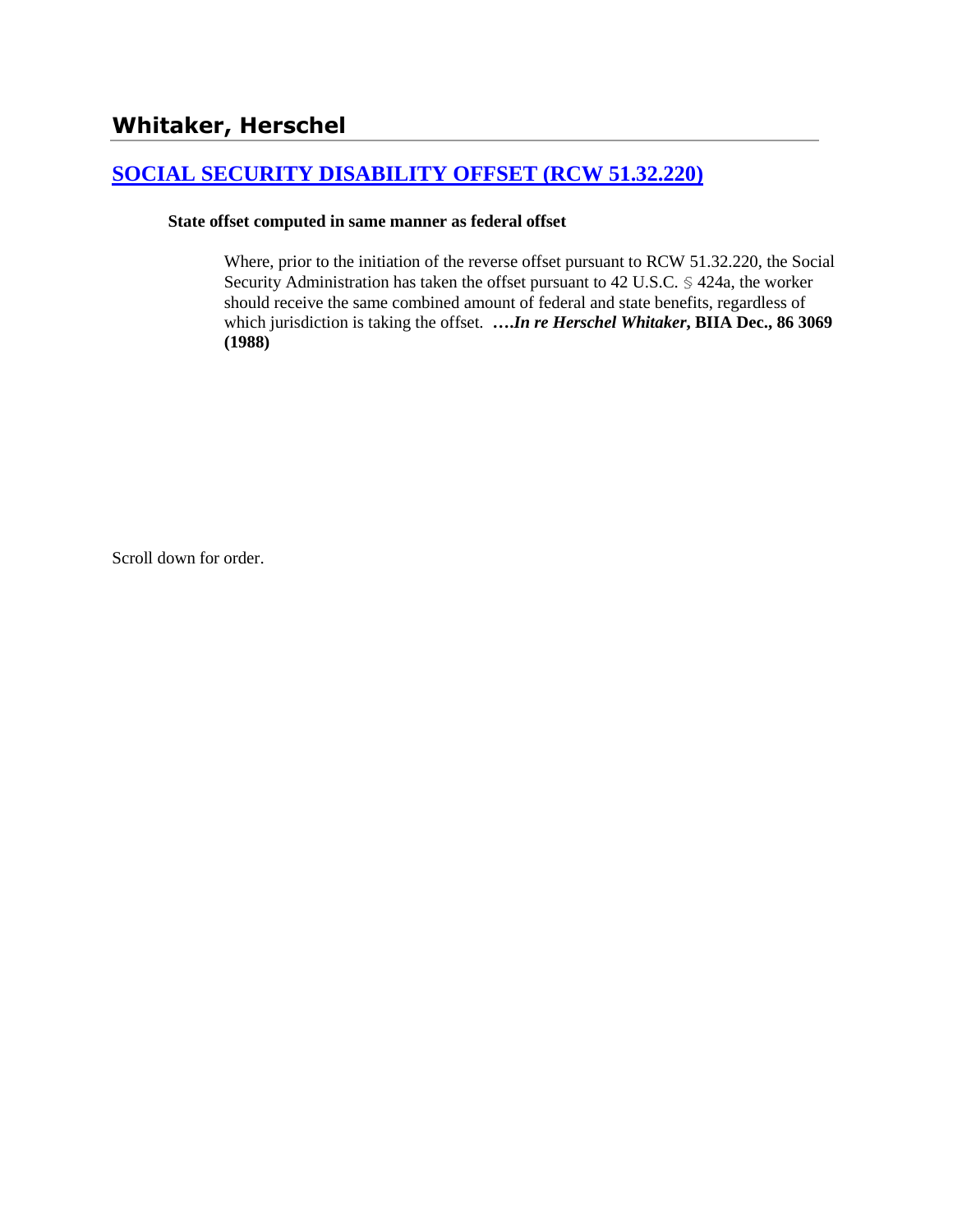### **BEFORE THE BOARD OF INDUSTRIAL INSURANCE APPEALS STATE OF WASHINGTON**

**)**

**IN RE: HERSCHEL E. WHITAKER ) DOCKET NO. 86 3069**

**CLAIM NO. S-593910 ) DECISION AND ORDER**

APPEARANCES:

Claimant, Herschel E. Whitaker, by Webster, Mrak and Blumberg, per Richard P. Blumber

Self-insured Employer, Weyerhaeuser Company, by Roberts, Reinisch & Klor, per Rebecca D. Craig, and Craig A. Staples, and Doug Brotzman, Claims Representative

Department of Labor and Industries, by The Attorney General, per William A. Garling, Jr., Assistant

This is an appeal filed by the claimant on August 26, 1986 from an order of the Department of Labor and Industries dated August 14, 1986 which adhered to the provisions of a prior order of May 12, 1986 which reduced monthly benefits to \$803.70 (sic \$617.80) effective January 13, 1986 and demanded reimbursement for overpayment of previous awards for the period January 12, 1986 to February 28, 1986, inclusive, in the amount of \$803.70 which will be deducted from future awards at the rate of \$133.95. **REVERSED AND REMANDED**.

# **DECISION**

Pursuant to RCW 51.52.104 and RCW 51.52.106, this matter is before the Board for review and decision on a timely Petition for Review filed by the self-insured employer to a Proposed Decision and Order issued on March 31, 1988 in which the order of the Department dated August 14, 1986 was reversed and the claim remanded to the Department to issue an order directing the self-insured employer to recalculate the offset by using the social security disability benefits in effect in December of 1983 when concurrent entitlement began for a total of \$438.46 and to recalculate the overpayment, if any exists.

This appeal presents the question of what date(s) should determine the level of state and federal benefits used for the purposes of calculating the reverse offset allowed pursuant to RCW 51.32.220. Herschel Whitaker was injured on November 1, 1982 during the course of his employment with the Weyerhaeuser Company and began receiving time loss compensation benefits soon thereafter. Mr. Whitaker was receiving time loss compensation when he applied for social security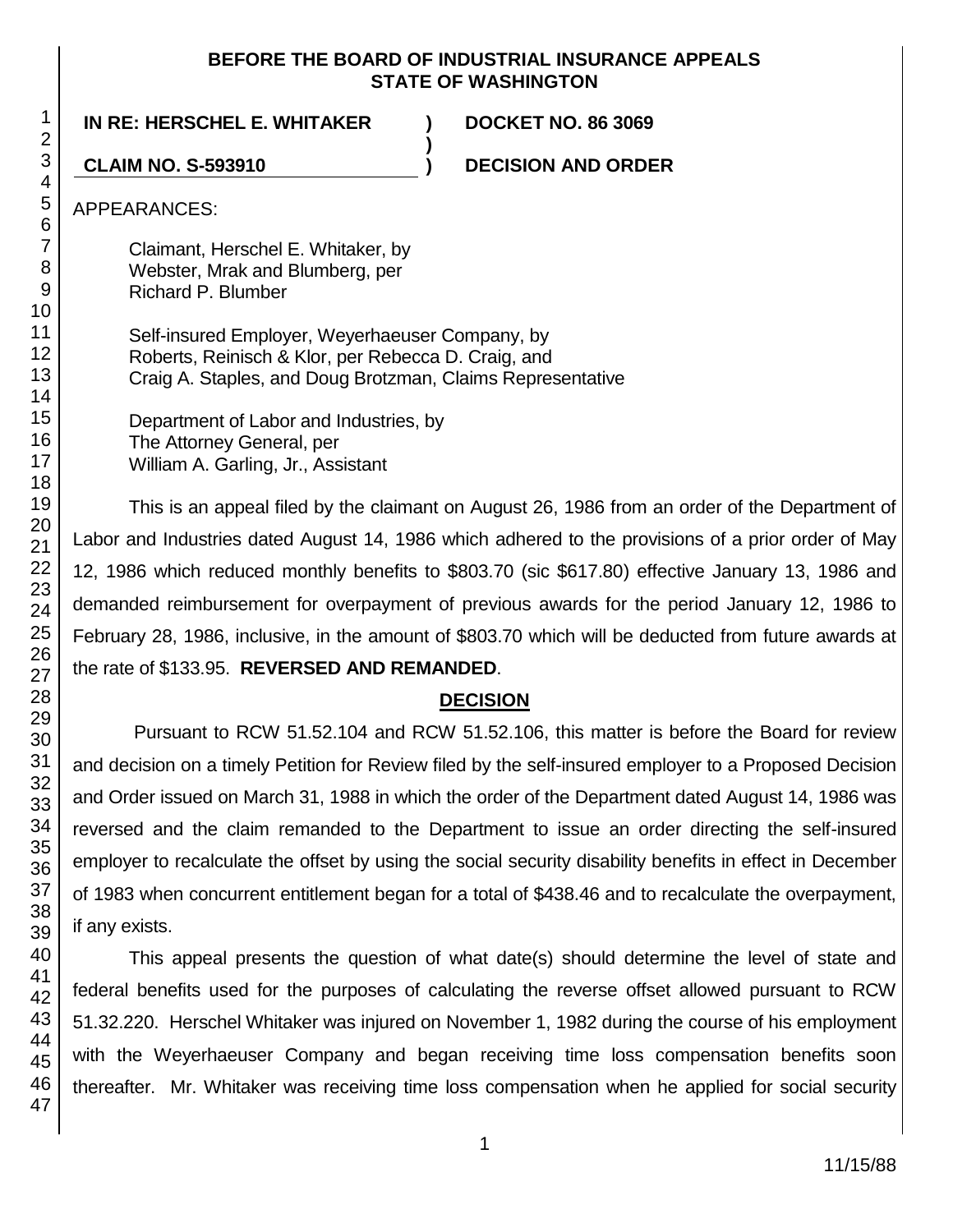disability benefits on January 24, 1984. Mr. Whitaker was initially denied benefits. Following a hearing, Mr. Whitaker, on June 21, 198k, was awarded social security disability benefits retroactive to December, 1983. Between July 1984 and January 1986 the Social Security Administration reduced the social security disability benefits payable to Mr. Whitaker pursuant to 42 U.S.C. § 424a.

On January 9, 1986, Weyerhaeuser requested information from the Social Security Administration about Mr. Whitaker's claim for social security benefits. On January 15, 1986, Weyerhaeuser received information from the Social Security Administration that the claimant had become entitled to benefits as of December, 1983. Effective January 13, 1986, Weyerhaeuser offset Mr. Whitaker's time loss benefits pursuant to the provisions of RCW 51.32.220. In calculating the offset Weyerhaeuser based the amount of offset on the social security benefits in effect on January 13, 1986. On January 13, 1986, claimant was receiving \$648.60 in social security benefits.

Mr. Whitaker contends that December, 1983, the date of his initial entitlement to concurrent state and federal benefits, is the determinative date for both state and federal benefits. The Weyerhaeuser Company contends that then offset in this matter should be calculated on the basis of the benefit levels in effect on January 15, 1986, the date the Social Security Administration notified Weyerhaeuser that Mr. Whitaker was receiving social security benefits.

In a number of prior decisions we have detailed the history and intent of RCW 51.32.220, the social security reverse offset statute. See, e.g., In re Lee Darbous, BIIA Dec. 58,900 (1982). We will not, therefore, reiterate that discussion here. Suffice it to say that RCW 51.32.220(1) provides that the state's reverse offfset should be calculated in the same manner as provided by 42 U.S.C. § 424a. That is, the worker should be placed in the same position whether the Social Security Administration or the Department of Labor and Industries or the self-insured employer takes the offset.

42 U.S.C. § 424a(a)(1) provides for computation of the offset based on the benefit levels in the month that the worker is entitled to both state and federal periodic benefits, provided that the secretary has, in a prior month, received notice that the worker is receiving concurrent benefits. That notification date is critical under both 42 U.S.C. § 424a(a)(1) and RCW 51.32.220(2). The latter section provides that Subsection 1 of RCW 51.32.220 (which mandates that the state computation should be identical to the federal computation) "shall be effective the month following the month in which the department or self-insurer is notified by the federal social security administration that the person is receiving disability benefits under the federal old- age, survivors and disability insurance act. . . ."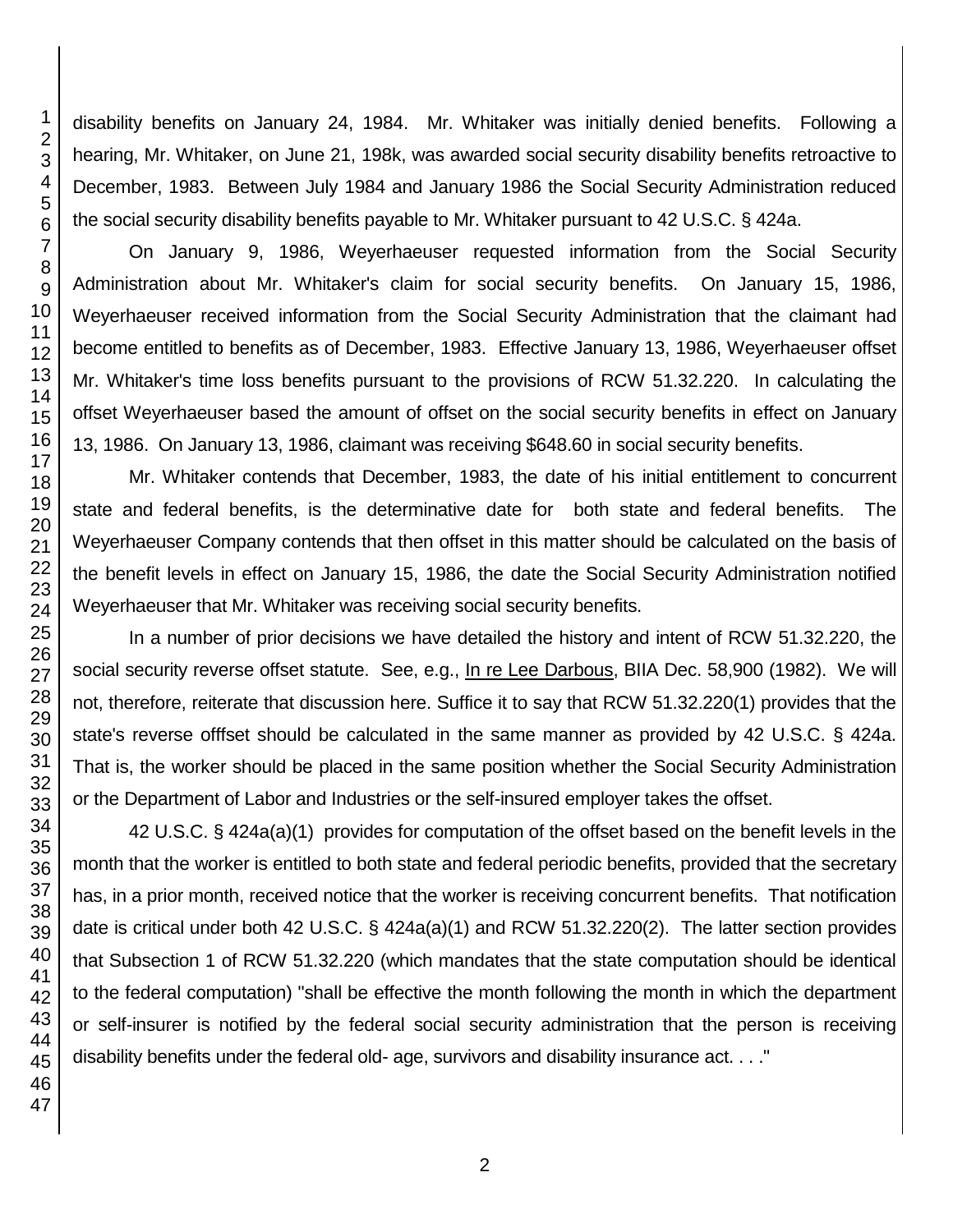This Board has had occasion to interpret the statutory notification requirement in a number of prior decisions. Our decision in In re Selma Hayes, BIIA Dec., 66,196 (1985) contains a good summary of most of these decisions. The rule which has evolved through time is formulated in Hayes as follows:

> Our prior decisions show that the Department has been held to have been put on notice of concurrent entitlement for purposes of determining what benefit levels to reference in its offset computation, from the date that temporary total or permanent total workers' compensation benefits were commenced except where such date preceded the date that federal SSDI benefits were commenced. It was felt that the Department ought to be held to have been put on notice when concurrent entitlement in fact existed and inquiry at that time would have so revealed. However, when in fact concurrent entitlement did not exist at the time of the commencement of periodic state benefits or a decision regarding federal entitlement was made retroactive subsequent to the date of commencement of state benefits, the Department ought not to be held to have been put on notice until such time as its own records revealed the probable existence of that fact.

Hayes at 7-8. That is, if state periodic benefits commence before social security benefits, then the level of social security benefits in effect on the date the Department or self-insurer received actual notice, from whatever source, of the worker's subsequent entitlement to concurrent social security benefits is used in the offset calculation. In re Ricky A. Broderson, Dckt. No. 86 4201 (September 9, 1987).

In the instant case, Mr. Whitaker was receiving state periodic disability benefits prior to receiving social security benefits. Therefore, January 15, 1986, when the self-insured employer received actual notice of the claimant's receipt of social security benefits would, at first blush, appear to be the correct date to determine benefit levels.

However, the instant appeal involves an issue which has not been squarely addressed by any of the prior Board decisions, i.e., what benefit levels should be used in the offset computation when the Social Security Administration has previously taken the offset. The prior Board decisions generally dealt with methods of determining the date on which the Department or self-insured employer should be held to have had notice that the worker was receiving social security benefits. The issue presented to us in the present case is somewhat different.

In this case, the Social Security Administration began reducing the claimant's benefits pursuant to 42 U.S.C. § 424(a) in July of 1984 and the self-insured employer took over the offset in January,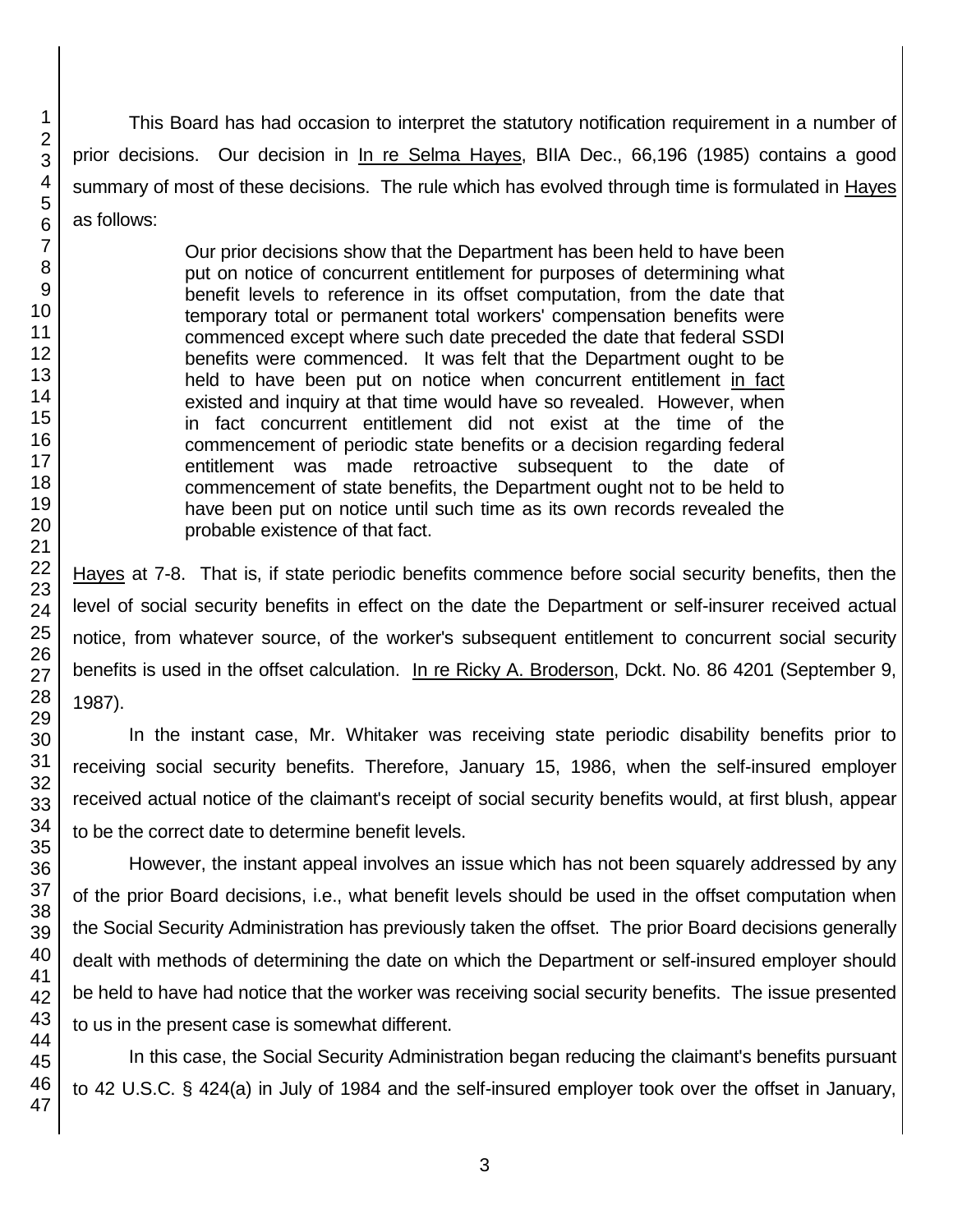1986. This Board has consistently held that the state reverse offset should be applied in the same manner as the federal offset. Under these circumstances we hold that where, prior to the initiation of the reverse offset pursuant to RCW 51.32.220, the Social Security Administration has taken an offset pursuant to 42 U.S.C. § 424a, the worker should receive the same combined amount of federal and state benefits, regardless of who is taking the offset. With this guiding principle in mind, we turn to the record before us.

The Proposed Decision and Order concluded that, in calculating the reverse offset, the same date applied with respect to both state and federal benefit levels, i.e., December 1983. Unfortunately, the record does not disclose what benefit levels the Social Security Administration was using to compute the offset at the time the self-insured employer took it over. Under the federal statute and regulations, we assume that the federal benefit level being used in the calculation was that in effect in July, 1984, when the Social Security Administration began taking the offset. We note that social security cost-of-living increases occur each December, on an annual basis, so that the benefit level in effect in December, 1983 and in July, 1984 would be the same.

From our reading of 42 U.S.C. § 424a, subsequent federal cost-of- living increases would not have been subject to offset by the Social Security Administration and would not have been taken into account in subsequent periodic recalculations of the offset. On the other hand, it seems likely that the Social Security Administration did take subsequent state cost-of-living increases into account in readjusting the offset periodically. See 20 C.F.R. § 404.408(k), 70A Am. Jur. 2d Social Security and Medicare § 247. Two Social Security Administration rulings support this view. SSR 80-14; SSR 82-68. In SSR 82-68 the Social Security Administration made the following policy statement:

> All increases in public disability benefits [state benefits] after offset is first considered or imposed should be considered in the computation of DIB [federal benefits] reduction and will result in the imposition of an additional offset where appropriate. Although this issue was not specifically addressed in section 224 of the Act, it is consistent with the intent of Congress to limit combined public disability benefits and DIB.

Each subsequent increase in the public disability benefit after offset is imposed may result in a further reduction of federal disability benefits.

SSR 82-68, at 895.

The most simplistic formula for computing the reverse offset would be to simply subtract the applicable social security benefit level (\$607.80) from the 80% of average current earnings figure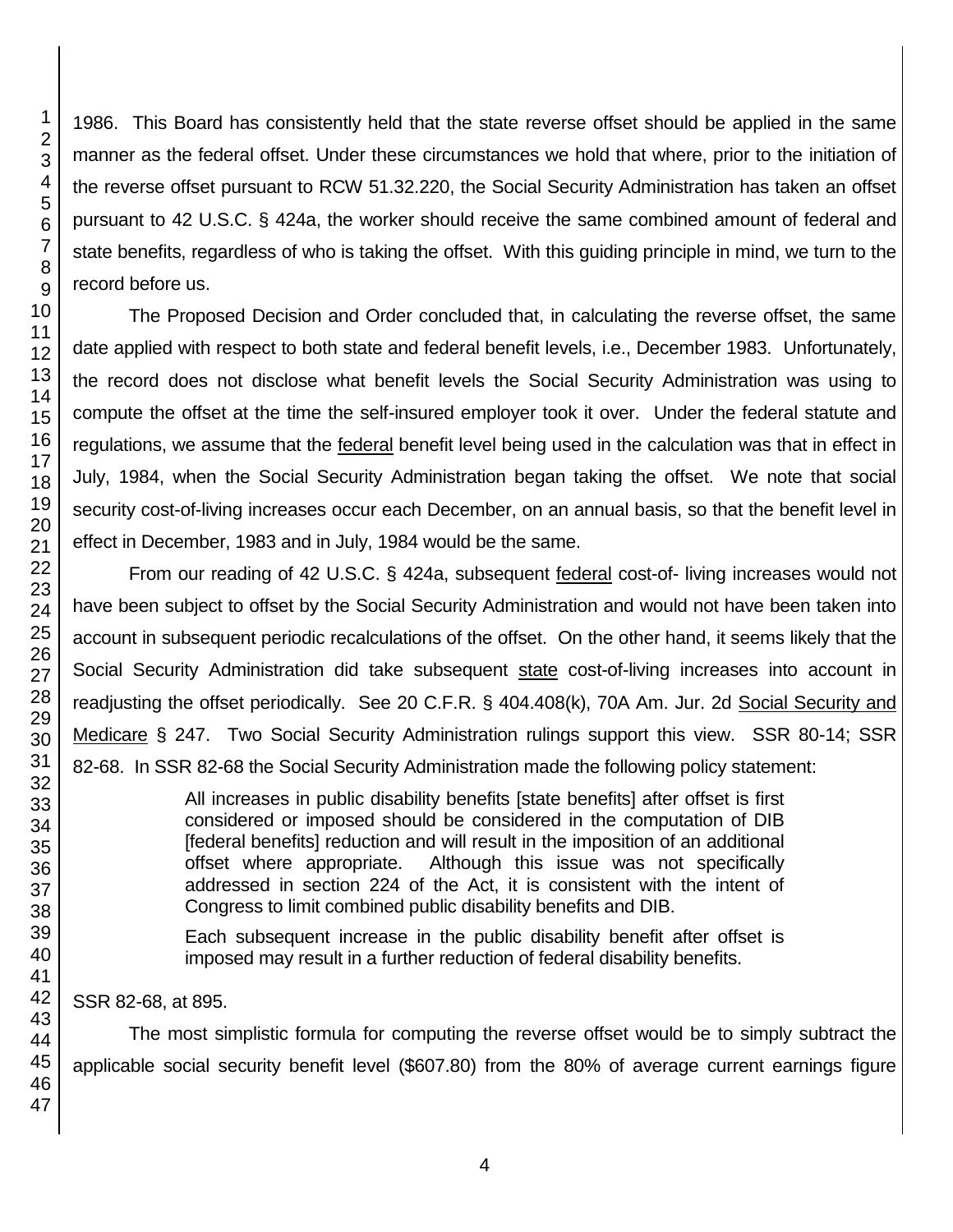(\$1,266.40), resulting in a monthly time loss compensation payment, after offset, of \$658.60. Thus, it might appear that the level of state benefits is not the critical figure.

However, to comply with the statutory scheme set forth at 42 U.S.C. 424a and RCW 51.32.220, the better method would appear to be to add the social security benefit level of \$607.80 (as of July, 1984) and the current time loss compensation level of \$1,130.75 (as of January, 1986), resulting in the amount of \$1,738.55. From that figure one would then subtract the 80% average current earnings amount of \$1,266.40, which leaves \$472.15 as the offset figure. \$472.15 subtracted from the current (January, 1986) time loss compensation figure is **\$658.60**.

If the same formula were applied, but with the Social Security Administration rather than the self-insured employer taking the offset, the following results would occur:

| \$607.80       | social security benefits, July, 1984       |
|----------------|--------------------------------------------|
| $+ $1,130.75$  | time loss compensation as of January, 1986 |
| \$1,738.55     |                                            |
| $-$ \$1,266.40 | 80% average current earnings               |
|                |                                            |
| \$472.15       | offset figure                              |
| \$648.60       | social security benefits January, 1986     |
| $-$ \$472.15   |                                            |
| \$176.45       | new social security amount                 |

In either case, whether the self-insured employer or the Social Security Administration was taking the offset, Mr. Whitaker's combined total state and federal benefits would equal \$1,307.20.

Because the record before us is not fully developed, we do not mandate either of the above-described methods. However, we stress that the self-insured employer is required, on remand, to calculate the offset so that claimant's combined benefits will be the same no matter who is taking the offset. The formulas set forth above appear to comport with the statute and would probably achieve the required result.

At any rate, based on the record before us, it seems clear that, at least insofar as the self-insured employer took the offset based on the social security benefit levels in effect in January of 1986, the Department order of August 14, 1986, adhering to the Department order of May 12, 1986, was in error. Thus, that Department order must be reversed and the claim remanded to the Department with direction to require the self-insured employer to take the offset based on the social security benefit level in effect in July, 1984 (which is the same level that was in effect in December,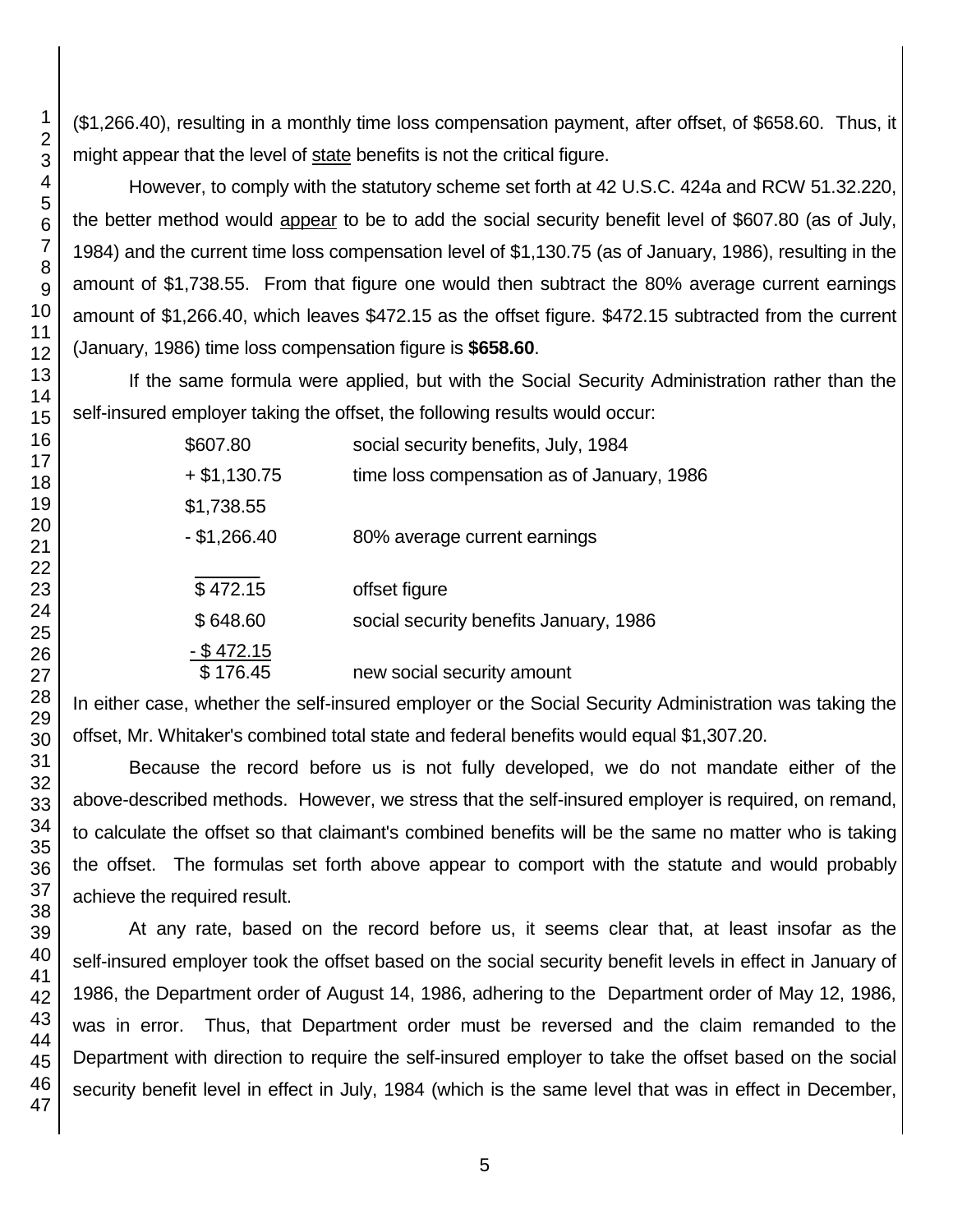1983) and further to assure that the claimant receives the same amount of combined benefits that he would have received had the Social Security Administration continued to take the offset.

# **FINDINGS OF FACT**

1. On December 3, 1982 the Department of Labor and Industries received a report of accident alleging an industrial injury to the claimant on November 1, 1982 during the course of his employment with Weyerhaeuser Company. On December 30, 1982 the Department issued an order allowing the claim.

On May 12, 1986 the Department issued an order reducing the claimant's monthly benefits to a new rate of \$803.70 (sic-\$617.80) pursuant to RCW 51.32.220 effective January 13, 1986 and establishing an overpayment in the amount of \$803.70, to be deducted at the rate of \$133.95 from future awards until the overpayment is extinguished.

On May 16, 1986 the Department received a protest and request for reconsideration filed on behalf of the claimant. On August 4, 1986 the Department issued an order holding the prior order of May 12, 1986 in abeyance and on August 14, 1986 the Department issued an order adhering to the provisions of the prior Department order dated May 12, 1986.

On August 26, 1986 the Board of Industrial Insurance Appeals received a notice of appeal filed on behalf of the claimant. On September 4, 1986 the Board issued an order granting the appeal, assigning it Docket No. 86 3069, and directing that proceedings be held on the issues raised in the appeal.

- 2. On November 1, 1982 Herschel Whitaker was injured during the course of his employment with the Weyerhaeuser Company.
- 3. On January 26, 1984, Mr. Whitaker filed an application for social security disability benefits. He was initially denied benefits on April 20, 1984, but, following a hearing, was awarded social security disability benefits retroactive to December of 1983 on June 21, 1985.
- 4. Beginning July, 1984 and up until January, 1986 the Social Security Administration reduced the claimant's social security benefits pursuant to 42 U.S.C. § 424a. As of July, 1984 the claimant's monthly social security benefits were \$607.80.
- 5. On January 9, 1986 the self-insured employer inquired of the Social Security Administration as to claimant's receipt of social security benefits. On January 15, 1986 the Social Security Administration advised the self-insured employer that Mr. Whitaker was receiving social security benefits. On May 12, 1986 the self-insured employer began taking the reverse offset, effective January 13, 1986, reducing claimant's time loss compensation payments to the monthly amount of \$617.80 from the monthly amount of \$1,130.75.